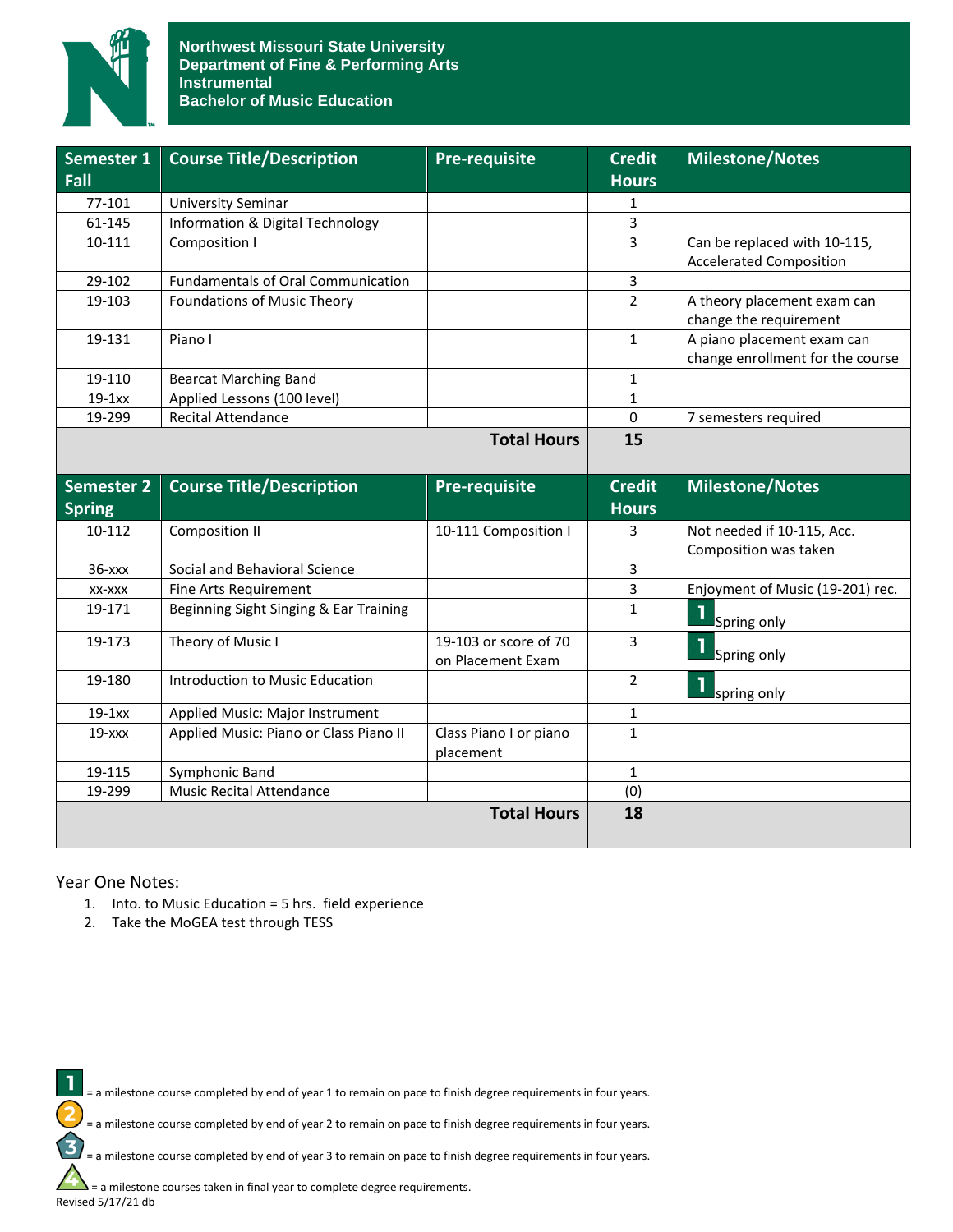

| Semester 3                  | <b>Course Title/Description</b>                                                                                    | <b>Pre-requisite</b>                             | <b>Credit</b>           | <b>Milestone/Notes</b>  |
|-----------------------------|--------------------------------------------------------------------------------------------------------------------|--------------------------------------------------|-------------------------|-------------------------|
| Fall                        |                                                                                                                    |                                                  | <b>Hours</b>            |                         |
|                             | <b>Education Phase I</b>                                                                                           | Grade of C or better in Phase I<br>courses       |                         |                         |
| 62-109                      | Positive Communication in Inclusive<br>Classrooms                                                                  |                                                  | $\overline{2}$          |                         |
| 62-119                      | Professional Learning Communities III                                                                              |                                                  | $\mathbf{1}$            |                         |
| $04  xxx$                   | Life Science & Lab                                                                                                 |                                                  | $\overline{\mathbf{4}}$ |                         |
| 19-172                      | Intermediate Sight Singing & Ear Training                                                                          | 19-171 Beginning Sight<br>Singing & Ear Training | $\mathbf{1}$            | <sup>2</sup> Fall only  |
| 19-174                      | Theory of Music II                                                                                                 | 19-173 Theory of Music I                         | 3                       | Fall only               |
| 19-220, 221,<br>240, or 260 | Instrumental Methods (2 classes, 1 cr.<br>each)                                                                    |                                                  | $\overline{2}$          | Fall only               |
| 19-275                      | Vocal Methods for the Non-Vocal Major                                                                              |                                                  | $\overline{2}$          | Fall only               |
| $19-1xx$                    | Applied Music: Major Instrument                                                                                    |                                                  | $\mathbf{1}$            |                         |
| $19  xxx$                   | Applied Music: Piano or Class Piano III                                                                            |                                                  | $\mathbf{1}$            |                         |
| 19-110                      | <b>Bearcat Marching Band</b>                                                                                       |                                                  | $\mathbf{1}$            |                         |
| 19-299                      | <b>Music Recital Attendance</b>                                                                                    |                                                  | 0                       |                         |
|                             |                                                                                                                    | <b>Total Hours</b>                               | 18                      |                         |
| Semester 4                  | <b>Course Title/Description</b>                                                                                    | <b>Pre-requisite</b>                             | <b>Credit</b>           | <b>Milestone/Notes</b>  |
| <b>Spring</b>               |                                                                                                                    |                                                  | <b>Hours</b>            |                         |
|                             | <b>Education Phase II</b>                                                                                          | Grade of C or better in<br>Phase I courses       |                         |                         |
| 62-215/61-<br>301           | Designing Integrated Curriculum<br>Mid/Sec Part 1/Developmental<br>Foundations of Adolescent & Content<br>Literacy |                                                  | $\overline{2}$          |                         |
| 62-21761-<br>302            | Prof. Learning Community Mid/Sec IV                                                                                |                                                  | $\mathbf{1}$            |                         |
| XX-XXX                      | <b>Humanities Elective</b>                                                                                         |                                                  | 3                       | Check audit for choices |
| 19-280                      | <b>World Music</b>                                                                                                 |                                                  | 3                       | Spring only-odd years   |
| 19-271                      | Advanced Sight Singing & Ear Training I                                                                            | 19-172 Inter. Sight Singing<br>& Ear Training    | $\mathbf{1}$            | Spring only             |
| 19-273                      | Music Theory III                                                                                                   | 19-174 Theory of Music II                        | $\overline{3}$          | Spring only             |
| 19-223, 224,<br>241, or 261 | Instrumental Methods (2 classes, 1 credit<br>each)                                                                 |                                                  | $\overline{2}$          | Spring only             |
| $19-1xx$                    | Applied Music: Major Instrument                                                                                    |                                                  | $\mathbf{1}$            |                         |
| 19-xxx                      | <b>Applied Music: Elective</b>                                                                                     |                                                  | $\mathbf{1}$            |                         |
| 19-xxx                      | Large Ensemble                                                                                                     |                                                  | $1$ or $(1)$            |                         |
| 19-299                      | <b>Music Recital Attendance</b>                                                                                    |                                                  | 0                       |                         |
|                             |                                                                                                                    | <b>Total Hours</b>                               | $17 - 18$               |                         |

## Year Two Notes:

 $\mathbf{I}$ 

2

 $\mathbf{E}$ 

1. PLC III = 8 hrs. field experience 4. Apply for admittance to Professional Ed. Program

= a milestone course completed by end of year 1 to remain on pace to finish degree requirements in four years.

= a milestone course completed by end of year 2 to remain on pace to finish degree requirements in four years.

= a milestone course completed by end of year 3 to remain on pace to finish degree requirements in four years.

 $\blacktriangle$  = a milestone courses taken in final year to complete degree requirements. Revised 5/17/21 db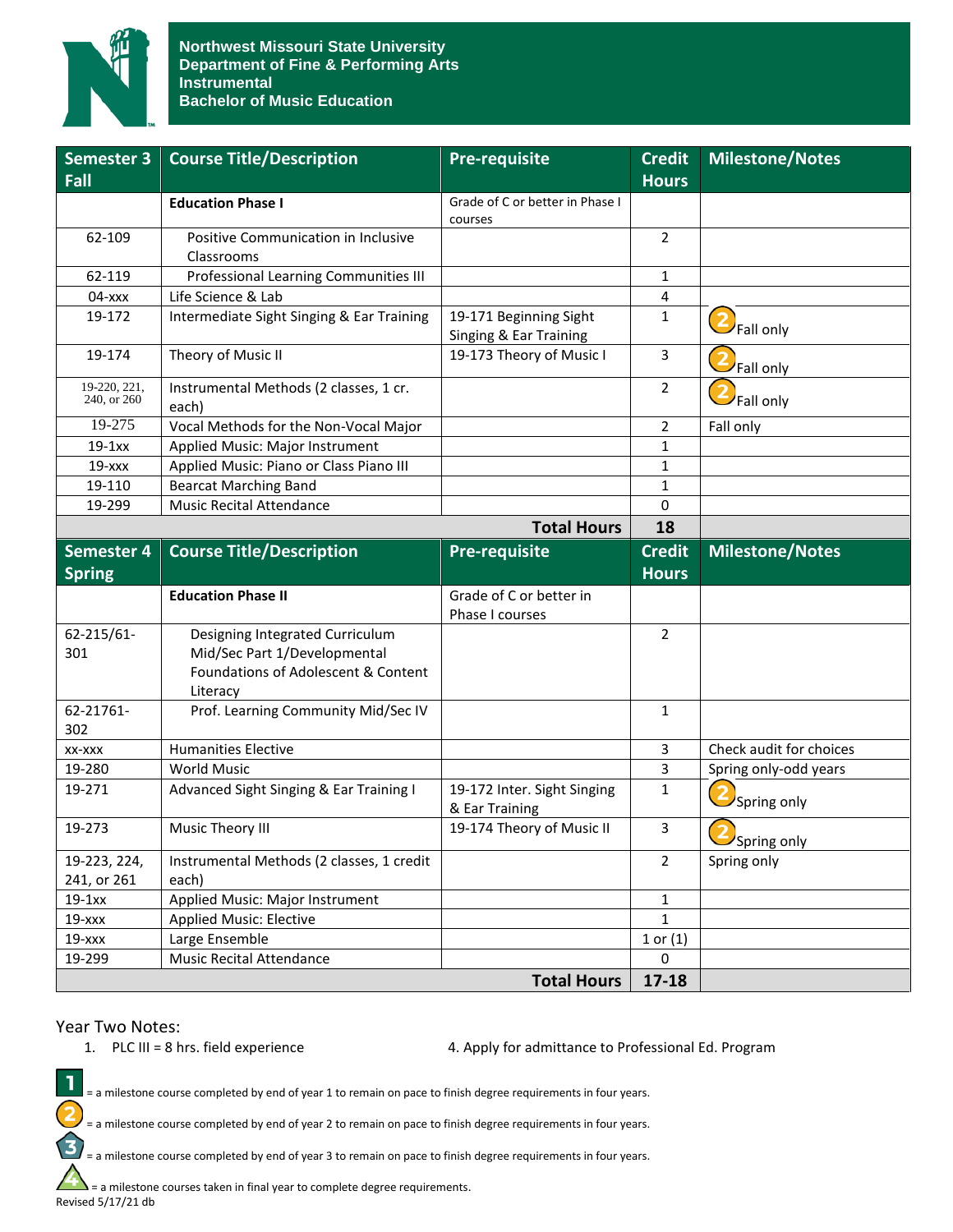

- 2. Instrumental Methods = 10 hrs. field experience 5. Schedule upper-level jury
	-

3. Take Piano Proficiency Exam

| <b>Semester 5</b>           | <b>Course Title/Description</b>                                                                                                              | <b>Pre-requisite</b>                                                                         | <b>Credit</b>                 | <b>Milestone/Notes</b>                    |
|-----------------------------|----------------------------------------------------------------------------------------------------------------------------------------------|----------------------------------------------------------------------------------------------|-------------------------------|-------------------------------------------|
| Fall                        |                                                                                                                                              |                                                                                              | <b>Hours</b>                  |                                           |
|                             | <b>Education Phase II</b>                                                                                                                    | Grade of C or better in Phase I                                                              |                               |                                           |
| 61-270/61-310               | Classroom & Behavior Management<br>Strategies                                                                                                |                                                                                              | $\mathbf{1}$                  |                                           |
| 62-218/61-311               | Designing Integrated Middle School<br>& Secondary Curriculum Part II                                                                         |                                                                                              | 1                             |                                           |
| $62 - 219/61$ -<br>312      | Prof. Learning Community Mid/Sec V                                                                                                           |                                                                                              | $\mathbf{1}$                  |                                           |
| 19-272                      | Advanced Sight Singing & Ear Training<br>Ш                                                                                                   | 19-271 Advanced Sight Singing &<br>Ear Training I                                            | $\mathbf{1}$                  | 3 Fall only                               |
| 19-274                      | Music Theory IV                                                                                                                              | 19-273 Theory of Music III                                                                   | 3                             | 3 Fall only                               |
| 19-220, 221,<br>240, or 260 | Instrumental Methods (2 classes, 1 cr.<br>each)                                                                                              |                                                                                              | 2                             |                                           |
| 19-385                      | Music Literature: Antiquity-<br>Renaissance                                                                                                  | Junior standing, plus 10-111 and<br>10-112 (or 10-115) & Fine Arts<br>option (pref. 19-201)  | 3                             | Fall only                                 |
| 19-391                      | <b>Elements of Conducting</b>                                                                                                                |                                                                                              | 2                             | 3 Fall only                               |
| $19  xxx$                   | Applied Music: Major Instrument                                                                                                              |                                                                                              | 2                             |                                           |
| $19  xxx$                   | <b>Applied Music: Elective</b>                                                                                                               |                                                                                              | $\mathbf{1}$                  |                                           |
| $19  xxx$                   | Large Ensemble                                                                                                                               |                                                                                              | $1$ or $(1)$                  |                                           |
| 19-299                      | <b>Music Recital Attendance</b>                                                                                                              |                                                                                              | $\mathbf 0$                   |                                           |
|                             |                                                                                                                                              | <b>Total Hours</b>                                                                           | $17 - 18$                     |                                           |
| Semester 6<br><b>Spring</b> | <b>Course Title/Description</b>                                                                                                              | <b>Pre-requisite</b>                                                                         | <b>Credit</b><br><b>Hours</b> | Milestone/Notes                           |
|                             | <b>Education Phase II</b>                                                                                                                    | Grade of C or better in Phase I                                                              |                               |                                           |
| 61-323/61-324               | Literary Assessment & Intervention:<br>Theories & Techniques/Intervention<br>& Assessment: Literacy, Special<br>Populations, & Eng. Language |                                                                                              | $\overline{2}$                |                                           |
| 61-325                      | Prof. Learning Community Mid/Sec<br>VI                                                                                                       |                                                                                              | $\mathbf{1}$                  |                                           |
| 19-223, 224,<br>241, or 261 | Instrumental Methods (2 classes, 1<br>credit each)                                                                                           |                                                                                              | 2                             | Spring only                               |
| 19-386                      | Music Literature: Baroque-Classical                                                                                                          | Junior standing, plus 10-111 and<br>10-112 (or 10-1115) & Fine Arts<br>option (pref. 19-201) | 3                             | Spring only                               |
| 19-421                      | <b>Instrumental Conducting</b>                                                                                                               | 19-391, Elements of Conducting                                                               | $\overline{2}$                | Spring only                               |
| 19-481                      | <b>Elementary General Music Methods</b>                                                                                                      | 19-180, Intro to Music Ed.                                                                   | $\overline{2}$                | Spring only, must earn<br>a "C" or better |

= a milestone course completed by end of year 1 to remain on pace to finish degree requirements in four years.

= a milestone course completed by end of year 2 to remain on pace to finish degree requirements in four years.

= a milestone course completed by end of year 3 to remain on pace to finish degree requirements in four years.

= a milestone courses taken in final year to complete degree requirements. Revised 5/17/21 db

 $\mathbf{I}$ 

2

3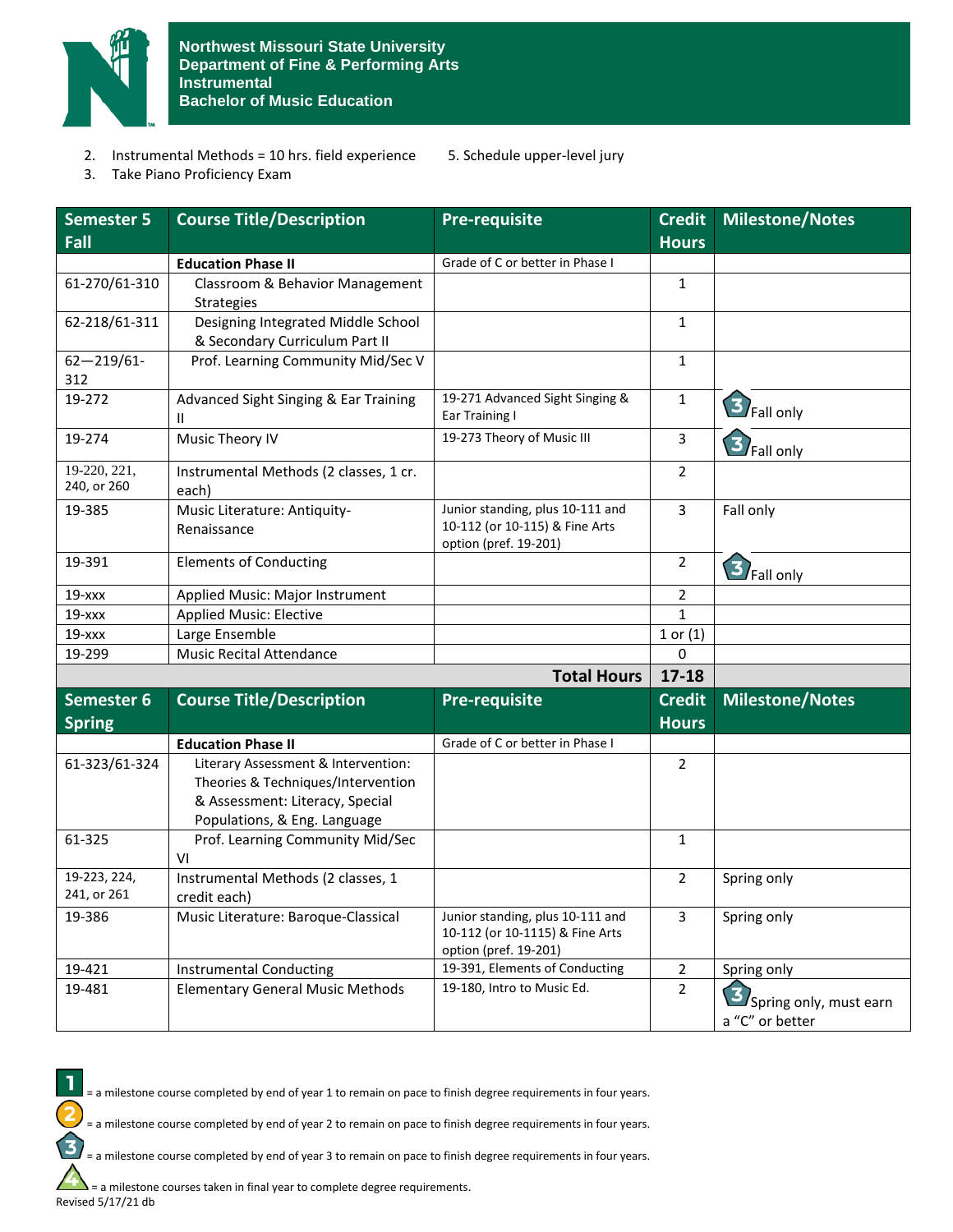

| 19-494             | Instrumental Composition & Arranging | 19-173, 19-174, 19-273, & two of<br>the following: 19-220, 19-221, 19-<br>240. 19-260. |              | $\Box$ Spring only |
|--------------------|--------------------------------------|----------------------------------------------------------------------------------------|--------------|--------------------|
| $19  xxx$          | Applied Music: Major Instrument      |                                                                                        |              |                    |
| $19  xxx$          | Large Ensemble                       |                                                                                        | $1$ or $(1)$ |                    |
| 19-299             | <b>Music Recital Attendance</b>      |                                                                                        |              |                    |
| <b>Total Hours</b> |                                      |                                                                                        | 16-17        |                    |

Year Three Notes: 1. Instrumental Methods = 10 hrs. field experience 2. Gen. Music Methods = 5 hrs. field experience.

| <b>Semester 7</b> | <b>Course Title/Description</b>                  | <b>Pre-requisite</b>                                                                         | <b>Credit</b>  | <b>Milestone/Notes</b>                                   |
|-------------------|--------------------------------------------------|----------------------------------------------------------------------------------------------|----------------|----------------------------------------------------------|
| Fall              |                                                  |                                                                                              | <b>Hours</b>   |                                                          |
|                   | <b>Education Phase III</b>                       |                                                                                              |                |                                                          |
| 61-431            | Practicum                                        |                                                                                              | 1              |                                                          |
| 61-569            | Multiculturalism in Education                    |                                                                                              | 3              |                                                          |
| 08-322            | Adolescent Psychology                            |                                                                                              | $\overline{2}$ |                                                          |
| 33-155/56         | Civics-History                                   |                                                                                              | 3              |                                                          |
| 19-387            | Music Literature: Romantic-Present               | Junior standing, plus 10-111<br>and 10-112 (or 10-1115) &<br>Fine Arts option (pref. 19-201) | 3              | Fall only                                                |
| 19-482            | Methods of Secondary Instrumental<br>Music       | Admitted to the SOE                                                                          | $\overline{2}$ | $\blacktriangle$ Fall only, must earn a<br>"C" or better |
| 19-499            | Senior Recital/Seminar                           | <b>Senior Standing</b>                                                                       | $\mathbf{1}$   |                                                          |
| $19 - xxx$        | Applied Music: Major Instrument                  |                                                                                              | $\overline{2}$ |                                                          |
| $19  xxx$         | Large Ensemble                                   |                                                                                              | $1$ or $(1)$   |                                                          |
| 19-299            | <b>Music Recital Attendance</b>                  |                                                                                              | $\Omega$       |                                                          |
|                   |                                                  | <b>Total Hours</b>                                                                           | $17 - 18$      |                                                          |
| Sem. 8            | <b>Course Title/Description</b>                  | <b>Pre-requisite</b>                                                                         | <b>Cr Hrs</b>  | <b>Milestone/Notes</b>                                   |
| <b>Spring</b>     |                                                  |                                                                                              |                |                                                          |
| 61-470            | <b>Directed Teaching</b><br>elementary/secondary |                                                                                              | 10             |                                                          |
|                   | Prof. Capstone Phase III Classroom               |                                                                                              | 2              |                                                          |
| 61-432            | Management/School & Society/Sp. Ed               |                                                                                              |                |                                                          |
|                   |                                                  | <b>Total Hours</b>                                                                           | 12             |                                                          |
| <b>Summers</b>    | <b>Course Title/Description</b>                  | <b>Pre-requisite</b>                                                                         | <b>Cr Hrs</b>  | Milestone/Notes                                          |
| 08-299            | <b>Educational Psychology</b>                    |                                                                                              | 3              |                                                          |
| 17-115            | <b>Concept of Mathematics</b>                    |                                                                                              | 3              |                                                          |
| 19-280            | World Music-summer even years (or                |                                                                                              | (3)            |                                                          |
|                   | spring odd years)                                |                                                                                              |                |                                                          |
| 10-220            | Intro to Literature                              |                                                                                              | 3              |                                                          |
| XX-XXX            | Physical Science & Lab                           |                                                                                              | 4              | Check audit for choices                                  |
| XX-XXX            | <b>Civics-Political Science</b>                  |                                                                                              | 3              | Check audit for choices                                  |
|                   |                                                  | <b>Total Hours</b>                                                                           | 16(19)         |                                                          |

= a milestone course completed by end of year 1 to remain on pace to finish degree requirements in four years.

= a milestone course completed by end of year 2 to remain on pace to finish degree requirements in four years.

= a milestone course completed by end of year 3 to remain on pace to finish degree requirements in four years.

= a milestone courses taken in final year to complete degree requirements. Revised 5/17/21 db

1

2

 $\mathbf{E}$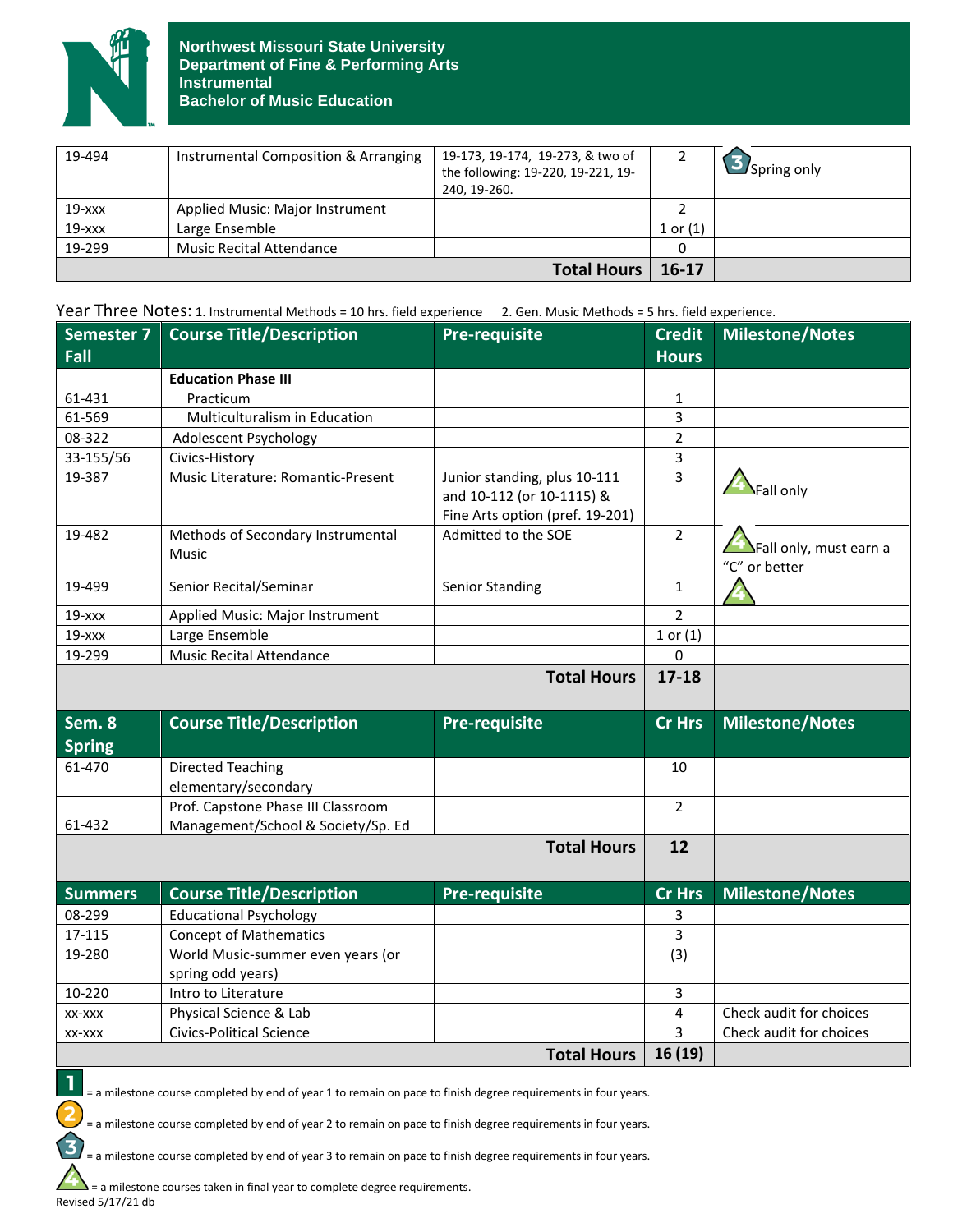

# **Degree Hours = 143-147**

(without 19-103/Foundation of Music and with 10-115/Accelerated Composition, it alters to 138-142 Cr. Hrs.)

Year Four Notes:

- 1. Practicum = 45 hrs. field experience
- 2. Take the MoCA through TESS
- 3. Practice then take and pass the MEES

1 = a milestone course completed by end of year 1 to remain on pace to finish degree requirements in four years. 2 = a milestone course completed by end of year 2 to remain on pace to finish degree requirements in four years.  $\mathbf{z}$ = a milestone course completed by end of year 3 to remain on pace to finish degree requirements in four years. = a milestone courses taken in final year to complete degree requirements.

Revised 5/17/21 db